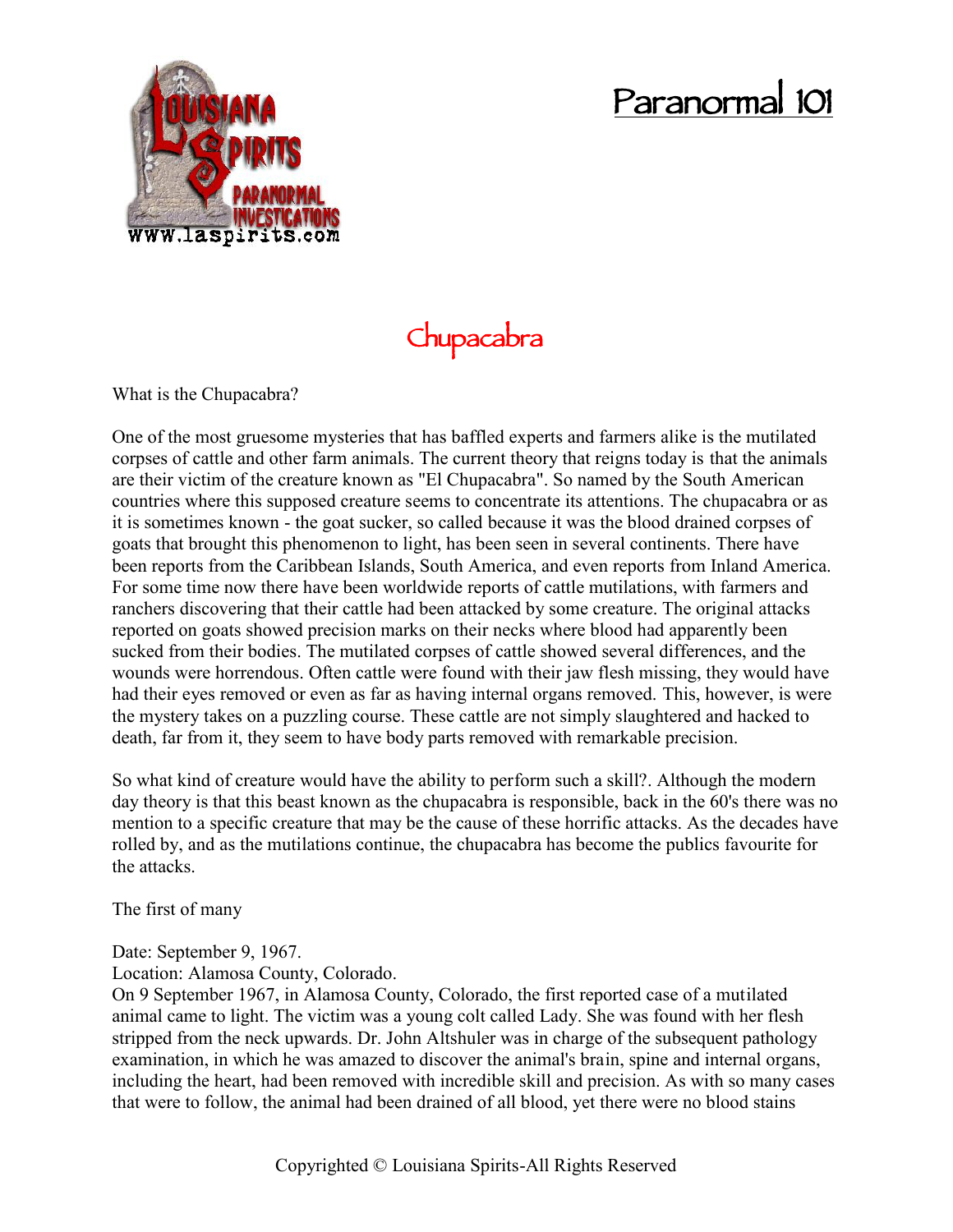around or on the animal. This was something that would baffle the experts alike. How does a creature die from such wounds, and how would an animal cause them.

Under further investigation, a small sample of flesh was placed under a microscope. What Dr. Altshuler discovered amazed him. The edges of the flesh were stained black as if it had been burnt or possibly cauterized, as if done by a modern laser. in 1967, technology wasn't sufficiently progressed for a laser to have been available at the time. Yet this is what the flesh showed. All examinations of the area where the animal was discovered showed no signs of any other animal or human having been present. There were no track marks or footprints to be found, only those made by the colt. This was the beginning in a long line of reported mutilations in Colorado. Later in the year there were a wave of reports from the Midwest, including Alabama, Iowa and Texas. There have since been similar reports from Canada, Australia, South America and even Britain.

#### The Signs of Attack

Most but not all mutilations involve cattle. There have also been reports of attacks on goats, cats, sheep, and even domesticated animals, such as dogs. There have never been any reports that the dead animal has put up a struggle. Even where the animal has been discovered in snow, the area surrounding the animal has shown no trace of either blood or hoof prints. In most cases internal organs, eyes, ears, tongues, jaw flesh and even genitalia can be removed.

#### And the mutilations continue

As the reports came flooding in, the speculation as to the cause of these horrific attacks grew. the theories put forward included alien beings transporting the cattle in to ufo's, where upon they were mutilated for some scientific reason. A more common theory is that they are the result of an unknown specie called the "chupacabras". This animal is said to have caused these horrendous mutilations. The obvious problem with this, is, how would an animal cause these kinds of wounds?.

### Theories

From the very beginning, this phenomenon has baffled investigators and pathologists alike. Many ranchers and local people are convinced that these attacks are not the work of local wildlife. Further studies concluded that the mutilations were not the work of local predators. then a theory that satanic cults were responsible. This was soon rejected as a possibility after exhaustive operations by Canadian and American authorities. The next theory put forward was that government agencies were using the cattle as test subjects for new chemical and biological weapons. Reports came in from local residents and farmers, that at the time of the attacks unmarked helicopters were seen in the skies. they believed them to be government from the government. The reports even went as far as to say that locals had actually been threatened by men in black uniforms.

#### Official explanations

Over the years, the US military and government agencies have repeatedly denied any involvement in these strange incidents. As far as the mutilations are concerned, the official explanation has always been the same - natural causes. because of intense public pressure, the FBI launched a huge investigation in to the phenomenon. In 1979 they delivered a 297-page report. Their finds were not met with public approval. They had decided that the mutilations were down to local predators. This enraged the farmers and ranchers, who took to shooting

Copyrighted © Louisiana Spirits-All Rights Reserved